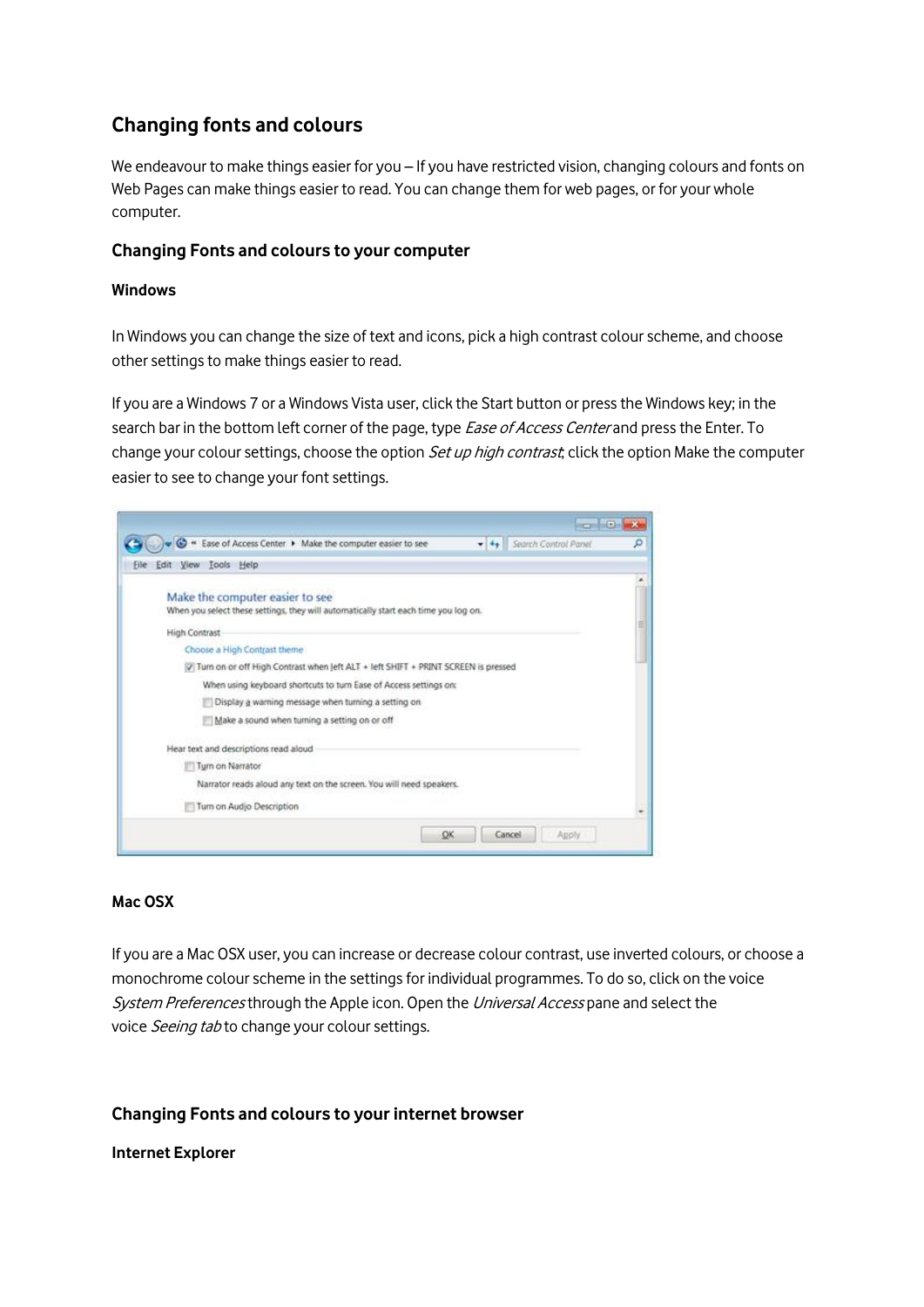To change the colour of webpages, you can click on "Tools" in the top right corner of your Internet Explorer page and then on "Internet options"; under the tab "General" of the newly opened window, select the voice "Colour" to choose between a low contrast, inverted, high contrast or regular colour scheme.

| 8<br><b>Internet Options</b><br>×                                                       |
|-----------------------------------------------------------------------------------------|
| General<br>Security Privacy Content Connections<br>Programs<br>Advanced                 |
| Home page                                                                               |
| To create home page tabs, type each address on its own line.                            |
| http://alastairc.ac/bookmarks/                                                          |
|                                                                                         |
| Use default<br>Use blank<br>Use current                                                 |
| Browsing history                                                                        |
| Delete temporary files, history, cookies, saved passwords,<br>and web form information. |
| Delete browsing history on exit                                                         |
| Delete<br>Settings                                                                      |
| Search                                                                                  |
| Change search defaults.<br>Settings                                                     |
| Tabs                                                                                    |
| Change how webpages are displayed in<br>Settings<br>tabs.                               |
| <b>Appearance</b>                                                                       |
| Accessibility<br>Colors<br>Fonts<br>Languages                                           |
|                                                                                         |
| Cancel<br>OK<br>Apply                                                                   |

#### **Safari**

In Safari you can set a minimum font size, but there are no options to change colours. To do so, click the voice "*Preferences*" in Safari - under the *Advanced* tab should be a tick-box to set a minimum font size.